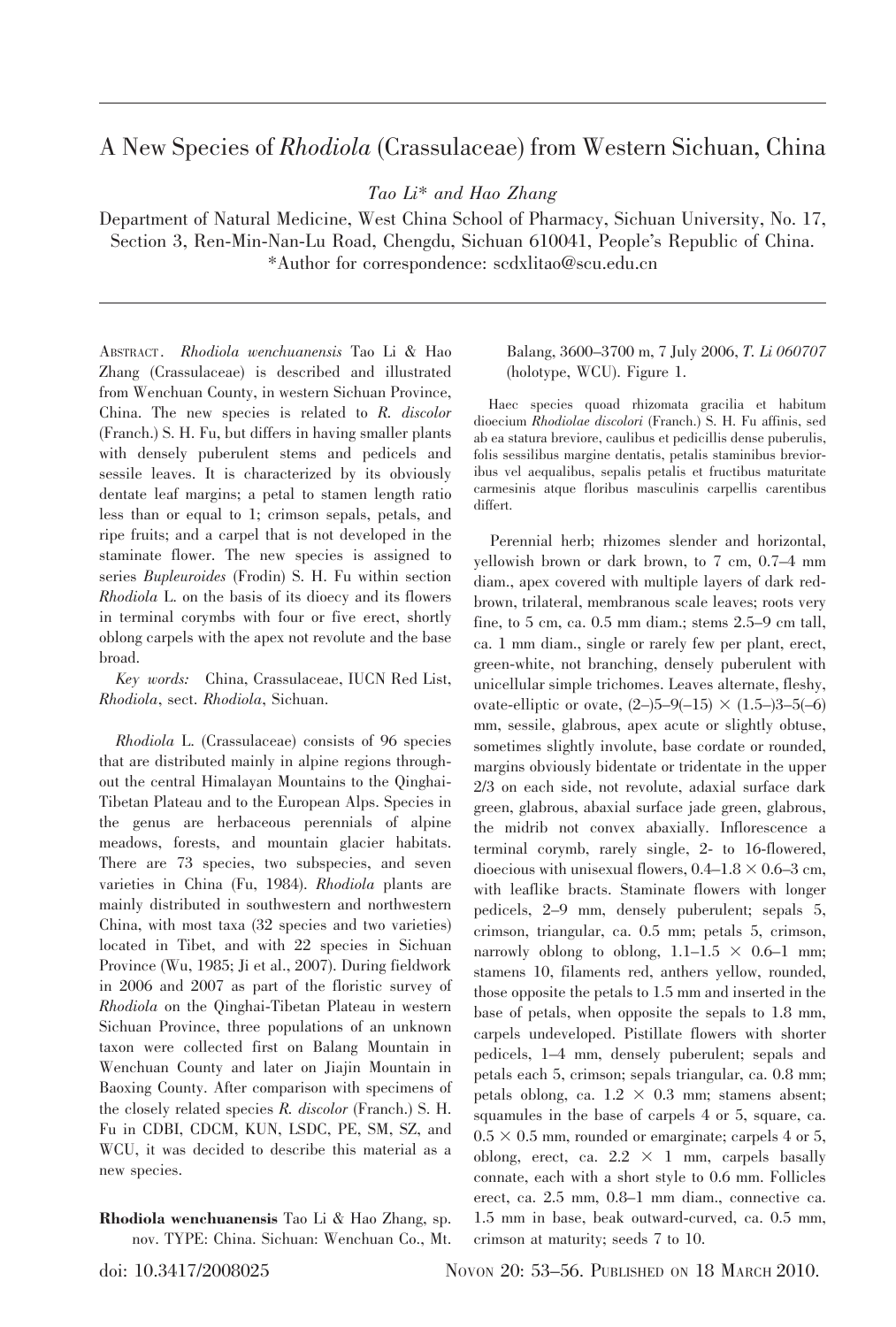

Figure 1. Rhodiola wenchuanensis Tao Li & Hao Zhang. —A. Fertile habit (Q). —B. Fertile habit (O). —C. Fruit. —D. Fruit, viewed from above. —E. Leaves. —F. Partial corolla with three stamens. —G. Partial corolla with one stamen. —H. Stamen. —I. Squamule. —J. Sepal of staminate flower. Drawn from the holotype T. Li 060707 (WCU).

Distribution and habitat. The new species was found in the Qinghai-Tibetan Plateau on Balang Mountain (Wenchuan County) and Jiajin Mountain (Baoxing County), both in western Sichuan Province, China. In 2006 and 2007, Rhodiola wenchuanensis was collected from mountain slopes, grasslands, alpine meadows, and rock crevices, from altitudes ranging from 3600 to 3700 m. Thus far, three populations totaling about 600 individual plants have been found; of these, ca. 300 individual plants were found at the type locality.

IUCN Red List category. According to the current knowledge of the species, Rhodiola wenchuanensis is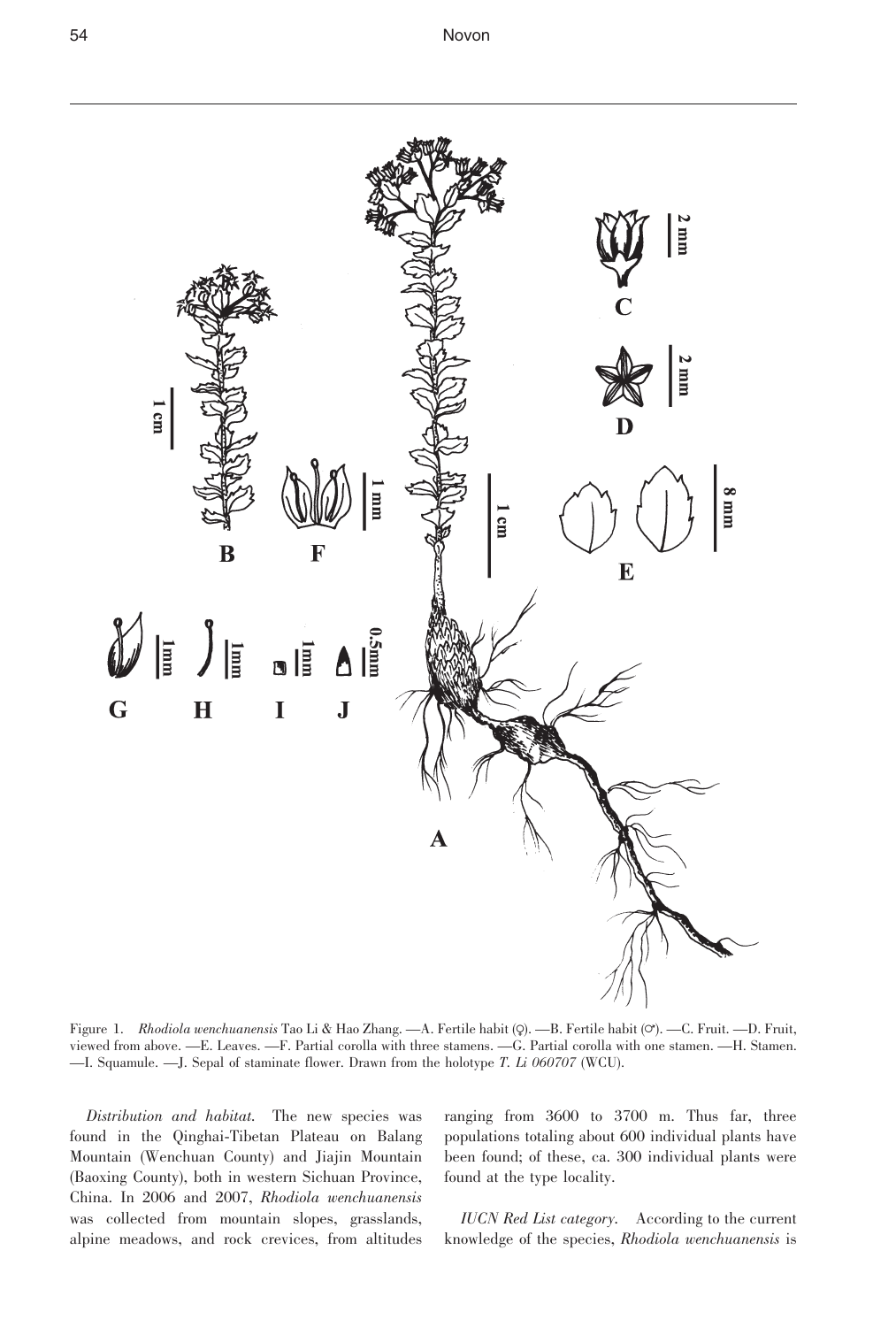| Characters          | R. wenchuanensis                                                              | R. discolor                                                                                   |
|---------------------|-------------------------------------------------------------------------------|-----------------------------------------------------------------------------------------------|
| <b>Stem</b>         | $2.5-9$ cm high                                                               | $12-40$ cm high                                                                               |
| Stem and<br>pedicel | densely puberulent with unicellular<br>simple trichomes                       | glabrous                                                                                      |
| Leaf margin         | obviously bidentate or tridentate on<br>each side, not revolute               | entire or inconspicuous, revolute                                                             |
| Leaf shape          | ovate-elliptic or ovate                                                       | ovate-lanceolate or linear-lanceolate to ovate                                                |
| Petiole             | absent                                                                        | present, ca. 1 mm long                                                                        |
| Midrib              | not convex abaxially                                                          | distinctly convex abaxially                                                                   |
| Inflorescence       | 2- to 16-flowered, 0.4–1.8 $\times$ 0.6–3 cm                                  | 10- to 82-flowered, $3-5 \times 5-10$ cm                                                      |
| Sepal               | crimson $(S, P)$ ; ca. 0.5 mm $(S)$ ; ca. 0.8 mm $(P)$                        | green (S); green or with pale red (P); $1-2.5$ mm (S, P)                                      |
| Petal               | crimson (S, P); 1.1–1.5 $\times$ 0.6–1 mm (S);<br>ca. $1.2 \times 0.3$ mm (P) | pale red, $5-6 \times 1.7-2$ mm (S); green or with pale red,<br>$3-4 \times 0.9 - 1.2$ mm (P) |
| P: S                | $\leq$ 1                                                                      | $2.5 - 4$                                                                                     |
| Carpel              | undeveloped (S)                                                               | erect development (S)                                                                         |
| Fruit               | crimson                                                                       | green with purplish red at the apex                                                           |

Table 1. Morphological comparison of the diagnostic characteristics of Rhodiola wenchuanensis with the related species R. discolor.

P, pistillate flower; P:S, length ratio of petal to stamen; S, staminate flower.

restricted to high mountains in western Sichuan Province, where three populations have been discovered in two localities; only one locality is currently within a national conservation area (Wolong National Natural Reserve). The species should be considered Endangered (EN) according to IUCN Red List criteria (IUCN, 2001), because the two localities on the Qinghai-Tibetan Plateau where it has been found are likely to suffer human disturbance due to increasing travel along the roads of Balang Mountain (Wenchuan County) and thriving tourism on Jiajin Mountain (Baoxing County). In addition, the species may be affected by excessive grazing on the alpine meadows and by a gradual decline in the areas of available habitat. Strict conservation measures to safeguard the three known populations are urgently needed.

Phenology. Flowering was observed to occur in June and July, with fruiting in July and August.

Etymology. The specific epithet is derived from the type locality in Wenchuan County, Sichuan Province, China.

Affinities. Rhodiola wenchuanensis is assigned as a fourth species to Rhodiola sect. Rhodiola ser. Bupleuroides (Frodin) S. H. Fu, with three species previously known worldwide; all four of the species of series Bupleuroides are distributed in the Qinghai-Tibetan Plateau in western Sichuan Province, China. Taxa in series Bupleuroides have isomorphic, membranous scale leaves; stems single or rarely few per plant; alternate leaves; an inflorescence in a terminal corymb; dioecious plants with unisexual flowers and four or five erect, shortly oblong carpels; and the carpel with an apex that is not revolute, a broad base,

and a length to width ratio of 2:1. Two species previously known for series Bupleuroides, R. purpureoviridis (Praeger) S. H. Fu and R. bupleuroides (Wall. ex Hook. f. & Thomson) S. H. Fu, distinctly differ from R. wenchuanensis in the rhizome shape (obconic vs. linear in R. wenchuanensis), thickness (ca. 2 cm and ca. 3 cm, respectively, vs. ca. 4 mm diam. in R. wenchuanensis), and orientation (erect vs. horizontal in R. wenchuanensis); leaf shape (oblong-lanceolate and obovate-rotund, respectively, vs. ovate-elliptic in R. wenchuanensis); follicle length (ca. 6 mm and 4– 10 mm, respectively, vs. ca. 2.5 mm in R. wenchuanensis); plant stature (15–40 cm and 5–60 cm, respectively, vs. 2.5–9 cm in R. wenchuanensis); and larger sepals and petals. The most closely related species with a morphology similar to the new taxon appears to be R. discolor, also within series Bupleuroides, which is sympatric with the new species in Sichuan Province. Both species share slender rhizomes; dioecious plants with the pistillate flowers with four or five erect, shortly oblong carpels with the apex not revolute and base broad; and flowers occurring in terminal corymbs. The new species R. wenchuanensis differs from R. discolor in its smaller stature (2.5–9 cm vs. 12–40 cm); densely puberulent stems and pedicels (vs. glabrous); the leaf margins obviously dentate and not revolute (vs. entire and revolute); the ratio of petal to stamen length less than or equal to 1 (vs.  $2.5-4\times$ longer); the crimson sepals, petals, and ripe fruits (vs. green with purplish red only at the apex); the carpels undeveloped in the staminate flowers (vs. developed); and the sessile leaves (vs. petiole ca. 1 mm long). A detailed comparison of R. wenchuanensis and R. discolor is provided in Table 1. Through additional fieldwork, we found plants of R. wenchuanensis to